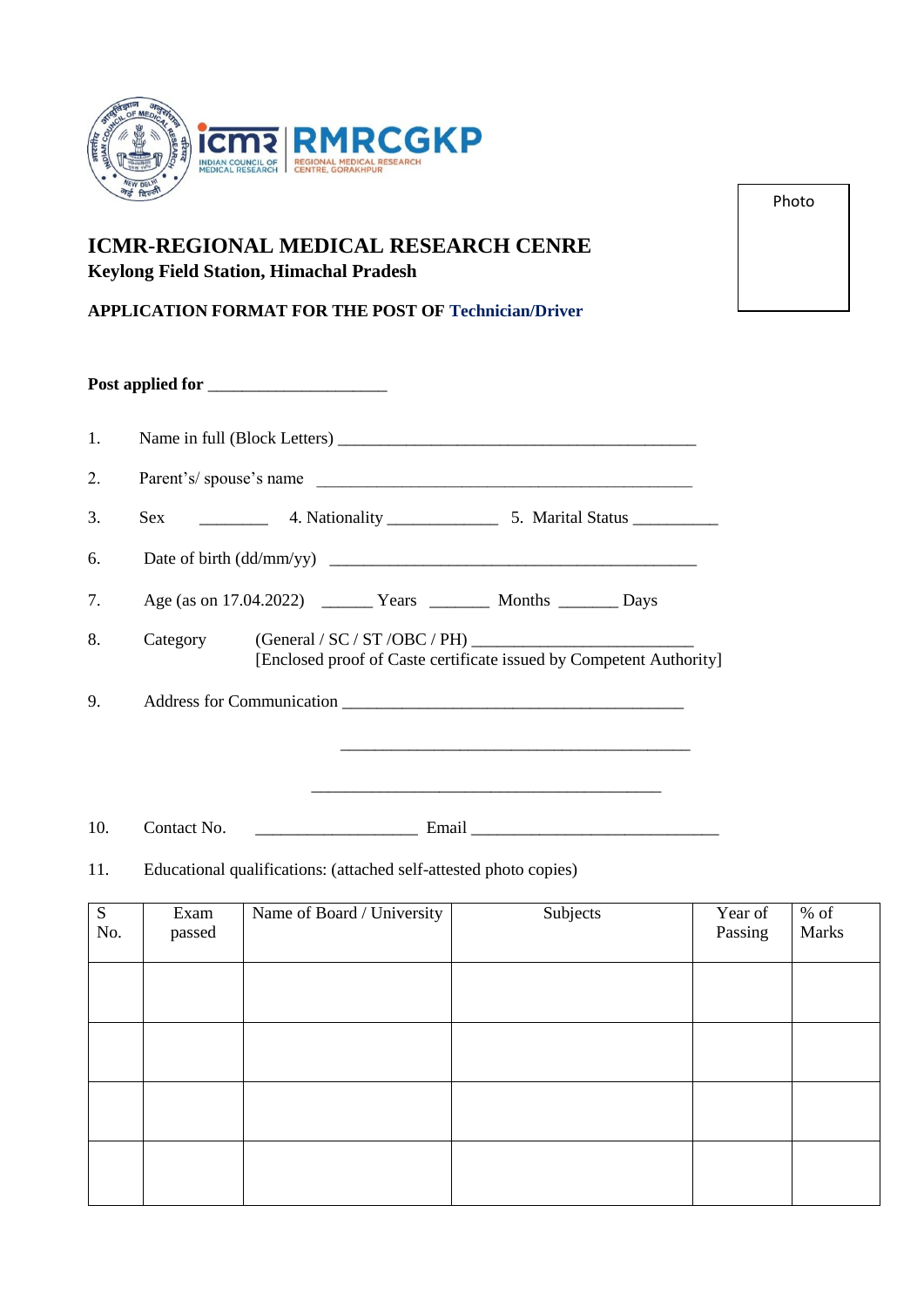### 12. TECHNICAL QUALIFICATIONS

| S.No. | Diploma/<br>Certificate | Name of Organization /<br>Institute / Medical college | Subjects | Year of<br>Passing | $%$ of<br><b>Marks</b> |
|-------|-------------------------|-------------------------------------------------------|----------|--------------------|------------------------|
|       |                         |                                                       |          |                    |                        |

### 13. Details of Experience (current occupation first)

| S. No. Name of employer | Date of | Date of | Nature of         |
|-------------------------|---------|---------|-------------------|
|                         | joining | leaving | Employment/Duties |
|                         |         |         |                   |
|                         |         |         |                   |
|                         |         |         |                   |
|                         |         |         |                   |
|                         |         |         |                   |
|                         |         |         |                   |
|                         |         |         |                   |
|                         |         |         |                   |
|                         |         |         |                   |

\*Additional information may be provided on separate sheets

## **DECLARATION**

I hereby declare that the information furnished above is true, complete and correct to the best of my knowledge and belief. I understand that in the event of my information being found false or incorrect at any stage, my candidature/ appointment shall be liable to cancellation/ termination without notice or any compensation in lieu thereof.

**Place: \_\_\_\_\_\_\_\_\_\_\_\_\_\_\_\_\_ (Signature of candidate)**

**Date**: \_\_\_\_\_\_\_\_\_\_\_\_\_\_\_\_\_\_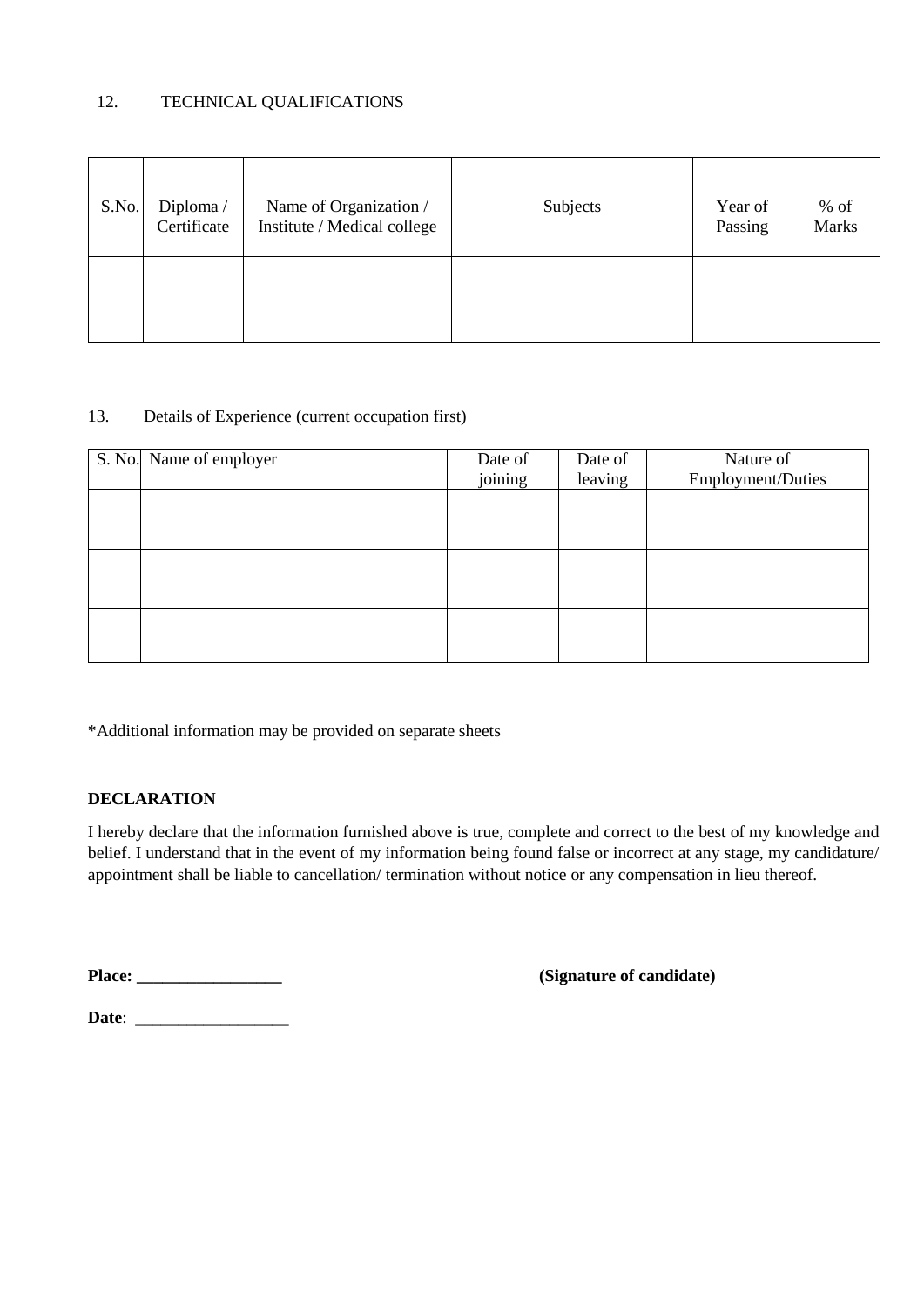

| <b>ICMR-REGIONAL MEDICAL RESEARCH CENRE</b><br><b>Keylong Field Station, Himachal Pradesh</b> |                                                                                                                       |  |  |  |
|-----------------------------------------------------------------------------------------------|-----------------------------------------------------------------------------------------------------------------------|--|--|--|
|                                                                                               | <b>APPLICATION FORMAT FOR THE POST OF</b><br><b>SCIENTIST/ TECH. OFFICER</b>                                          |  |  |  |
|                                                                                               |                                                                                                                       |  |  |  |
| 1.                                                                                            |                                                                                                                       |  |  |  |
| 2.                                                                                            | Parent's/spouse's name                                                                                                |  |  |  |
| 3.                                                                                            | Sex                                                                                                                   |  |  |  |
| 6.                                                                                            |                                                                                                                       |  |  |  |
| 7.                                                                                            |                                                                                                                       |  |  |  |
| 8.                                                                                            | Category<br>[Enclosed proof of Caste certificate issued by Competent Authority]                                       |  |  |  |
| 9.                                                                                            | Address for Communication                                                                                             |  |  |  |
|                                                                                               | <u> 1980 - Johann John Stone, mars and de former and de former and design and design and design and design and de</u> |  |  |  |
|                                                                                               | <u> 1989 - Johann Stoff, deutscher Stoff, der Stoff, der Stoff, der Stoff, der Stoff, der Stoff, der Stoff, der S</u> |  |  |  |
| 10.                                                                                           | Contact No.                                                                                                           |  |  |  |

11. Educational qualifications: (attached self-attested photo copies)

| S. No. Exam passed | Name of Board / University | Subjects | Year of<br>Passing | $\%$ of<br>Marks |
|--------------------|----------------------------|----------|--------------------|------------------|
|                    |                            |          |                    |                  |
|                    |                            |          |                    |                  |
|                    |                            |          |                    |                  |
|                    |                            |          |                    |                  |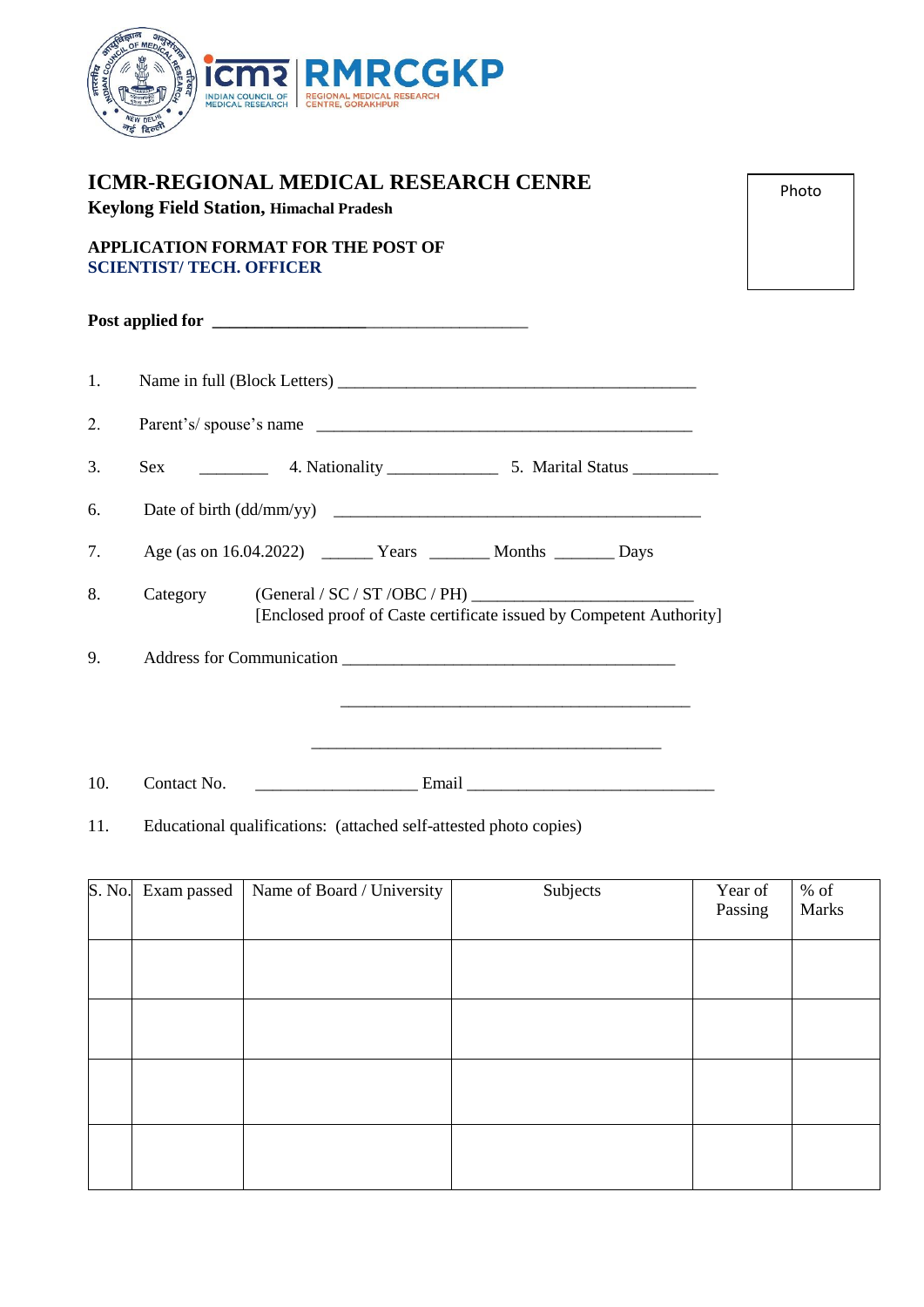### 12. The Languages Known, state any Examination passed in each)

| Language | Read Only | Speak Only | Read & Speak | <b>Examination Passed</b> |
|----------|-----------|------------|--------------|---------------------------|
|          |           |            |              |                           |
|          |           |            |              |                           |
|          |           |            |              |                           |
|          |           |            |              |                           |
|          |           |            |              |                           |
|          |           |            |              |                           |

13 Details of Postgraduate work / Publications (Give the list on Separate Sheet). Details of published papers should have statement about indexed, impact factor of Journal and Citation of Paper. List of Publications has to be classified as:

No. of Publications:

- 13.1 {Publication as First Author and / or Corresponding Author in indexed Journals:
- 13.2 Publication as Co-author in indexed Journals:
- 13.3 Papers in Books, Proceedings & Non indexed Journals:
- 14 Total Research Experience with details in each area:
- 15 Major Academic / Other achievements:
- 16 If Registered for M.D / Ph.D Degree, give details;
	- (i) Degree for which registered
	- (ii) Subject of Thesis:
	- (iii) Date of Registration
	- (iv) Date and Year of passing written Examination, if any:
	- (v) When Degree is likely to be awarded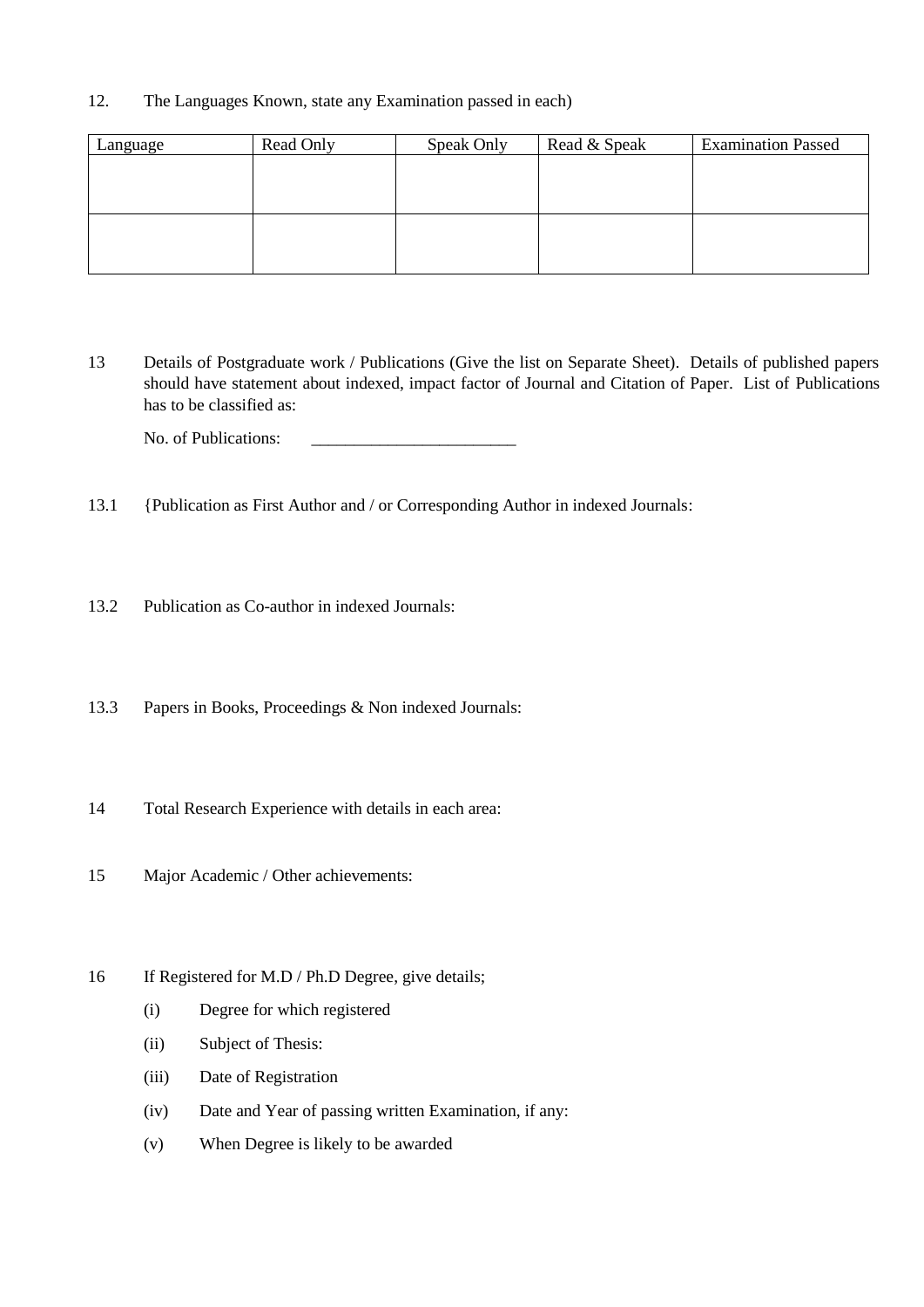- 17 Awards and Prizes received: (Name of Awards / Fellowship, Year, Awarded by)
- 18 National / International Conference / Seminars etc. attended (List with title of papers presented, if any)
- 19 Membership of National and International Bodies National:

International:

20 Give particulars of Employments held in Chronological order:

| Name of employer &<br>Address | Date of<br>Joining | Date of<br>Leaving | Designation & Nature of<br>Work performed | Salary (excluding<br>allowances) last<br>drawn & Scale of |
|-------------------------------|--------------------|--------------------|-------------------------------------------|-----------------------------------------------------------|
|                               |                    |                    |                                           | Pay                                                       |
|                               |                    |                    |                                           |                                                           |
|                               |                    |                    |                                           |                                                           |
|                               |                    |                    |                                           |                                                           |
|                               |                    |                    |                                           |                                                           |
|                               |                    |                    |                                           |                                                           |

- 21 Copies of Testimonials:
	- (1)
	- (2)
	- (3)
	- (4)